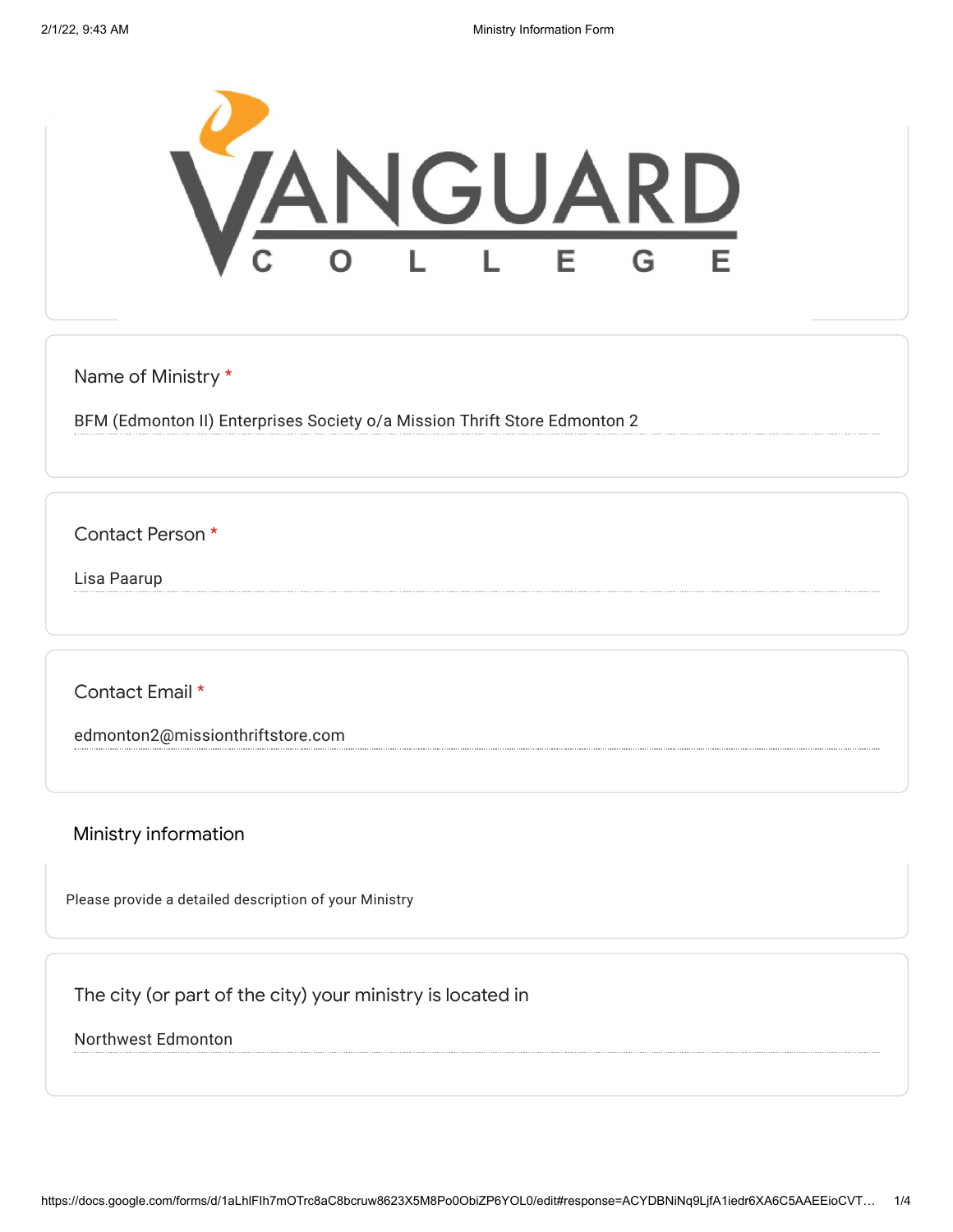Denomination or Affiliation of your ministry

Interdenominational

Approx. size of your ministry

60

Please share a little about your ministry including your mission and vision. \*

Mission Thrift Stores convert donated goods into cash and invest in leadership and literacy programs in over 40 countries, through our joint ministry with Bible League Canada, enabling access to the empowering message of The Word of God. Our Mission Thrift Stores are largely staffed by volunteers who join in the goal of helping people in need locally and world-wide.

## Placement Information

Please complete the following information about placement opportunities

How many placement students would your ministry be looking to host?

2

What department would a student be working in? ex. pastoral, children, youth, worship etc. \*

Pastoral & Volunteer management